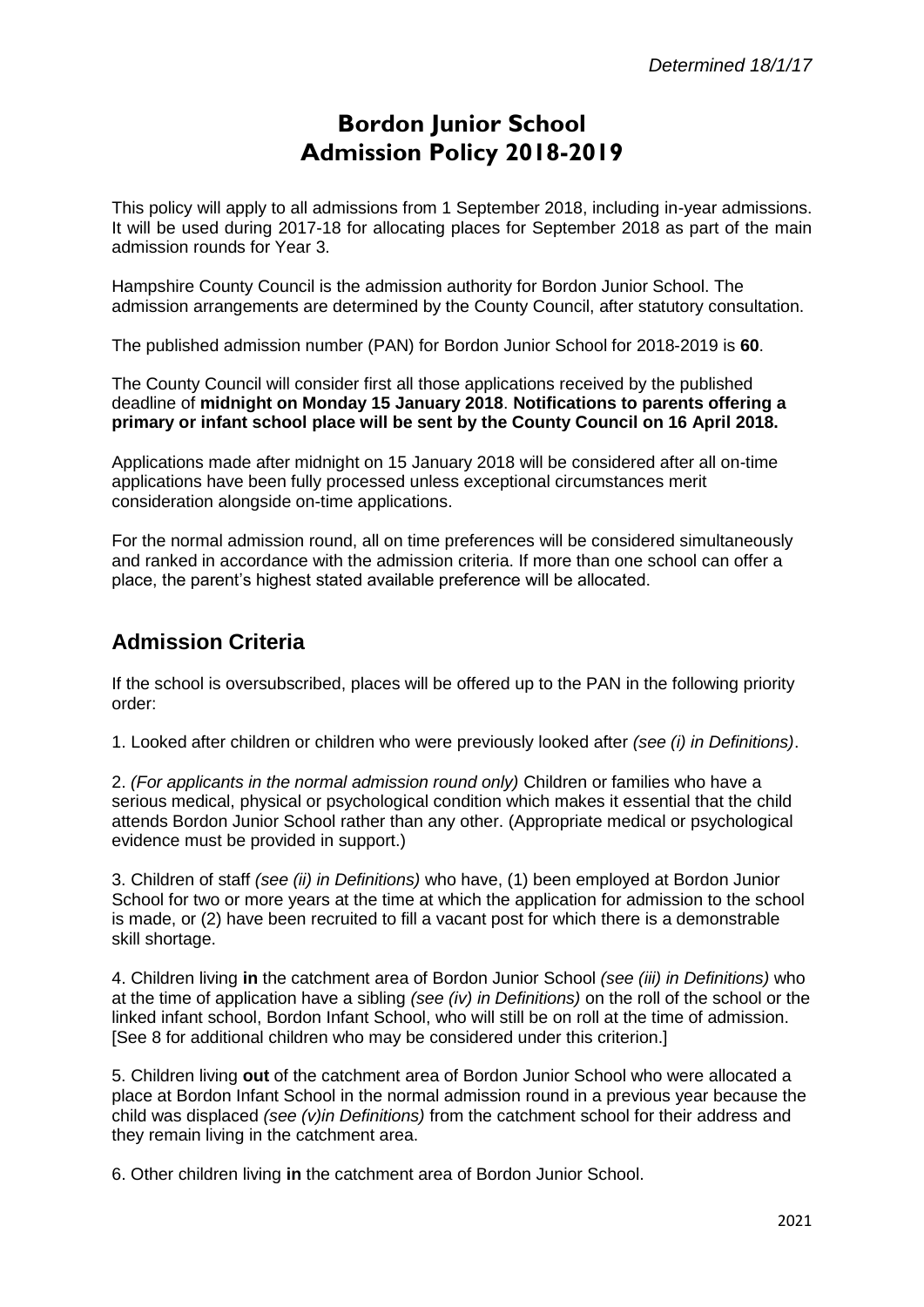7. Children living **out** of the catchment area of Bordon Junior School who at the time of application have a sibling *(see (iv) in Definitions)* on the roll of Bordon Junior School or Bordon Infant School who will still be on roll at the time of admission. [Where a sibling was allocated a place at Bordon Junior School or Bordon Infant School in the normal admission round in a previous year because the child was displaced *(see (v) in Definitions)* from the catchment school for their address, the application will be considered under 4, above, subject to the siblings still living in the catchment area. In future normal admissions rounds a younger sibling will be considered to have been displaced where they were allocated a place at Bordon Junior School or Bordon Infant School under this criterion as a consequence of their elder sibling's displacement and they remain living in the catchment area].

8. Children living **out** of the catchment area of Bordon Junior School who at the time of application are on the roll of Bordon Infant School.

9. Other children living **out** of the catchment area of Bordon Junior School.

## **Definitions**

(i) Looked after children are defined as those who are (a) in the care of a local authority, or (b) being provided with accommodation by a local authority in the exercise of their social services functions (see the definition in section 22(1) of the Children Act 1989). Previously looked after children are those who were looked after but ceased to be so because they became subject to an adoption order, child arrangements order or special guardianship order. An adoption order is an order under section 46 of the Adoption and Children Act 2002 or section 12 of the Adoption Act 1976. Child arrangements orders are defined in section 8 of the Children Act 1989, as amended by section 12 of the Children and Families Act 2014. Child arrangements orders replace residence orders and any residence order in force prior to 22 April 2014 is deemed to be a child arrangements order. Section 14A of the Children Act 1989 defines a 'special guardianship order' as an order appointing one or more individuals to be a child's special guardian (or special guardians).

(ii) 'Staff' includes all those on the payroll of the school. 'Children of staff' refers to situations where the staff member is the natural parent, the legal guardian or a resident step parent.

(iii) The child's permanent residence is where they live, normally including weekends and during school holidays as well as during the week, and should be used for the application. The permanent address of children who spend part of their week with one parent and part with the other, at different addresses, will be the address at which they spend most of their time.

(iv) 'Sibling' refers to brother or sister, half brother or half sister, adoptive brother or adoptive sister, foster brother or sister, step brother or step sister living as one family unit at the same address. It will also be applied to situations where a full, half or adopted brother or sister are living at separate addresses. Criteria 4 and 7 include children who at the time of application have a sibling for whom the offer of a place at the preferred school has been accepted, even if the sibling is not yet attending.

(v) 'Displaced' refers to a child who was refused a place at the catchment school in the normal admissions round having named it in the application and was not offered a higher named preference school.

### **Tie-breaker**

If the school is oversubscribed from within any of the above categories, straight line distance will be used to prioritise applications; applicants living nearer the school have priority. Distances will be measured from the Ordnance Survey home address point to the school address point using Hampshire County Council's Geographic Information Systems (GIS).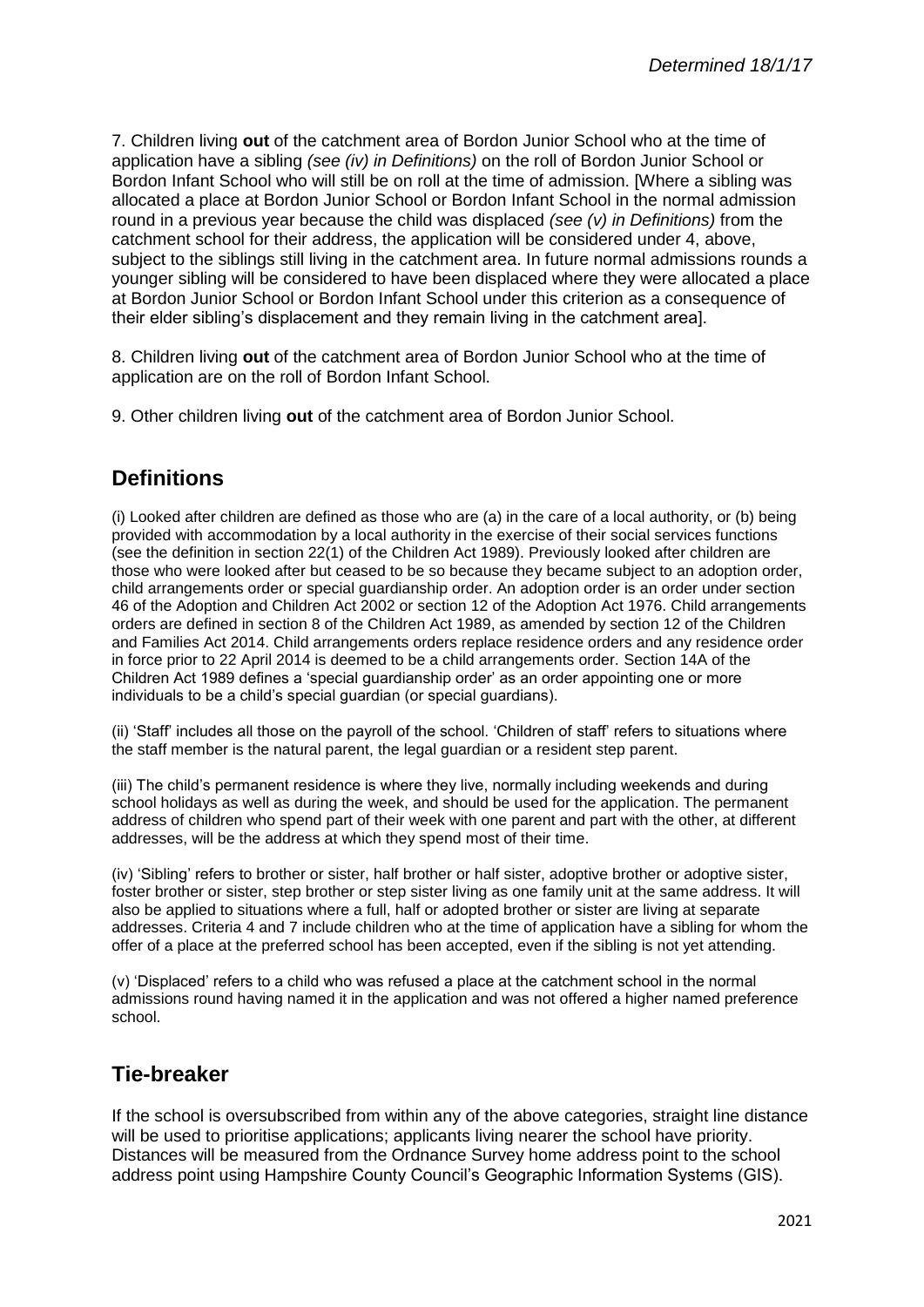Distances to multiple dwellings will give priority to the ground floor over the first floor and so on. On individual floors, distances will be measured to the stairs leading to the communal entrance. Where two or more applicants are equidistant, random allocation will be used to allocate the place. An explanation of the random allocation procedure is available on the County website.

# **Additional Information**

#### **1. Pupils with an education, health and care plan or statement of SEN**

The governors will admit any pupil whose final education, health and care plan or statement of special educational needs names the school. Where possible such children will be admitted within the PAN.

#### **2. Multiple births**

Where a twin or child from a multiple birth is admitted to a school under this policy then any further twin or child of the same multiple birth will be admitted, if the parents so wish, even though this may raise the number in the year group above the school's PAN.

### **3. Fair Access placements by the local authority**

The local authority must ensure that, outside the normal admission round, all children, especially the most vulnerable, are placed in school as quickly as possible. It may therefore sometimes be necessary for a pupil to be placed by the local authority, or a local placement panel acting on behalf of the authority, in a particular school even if there is a waiting list for admission. Such placements will be made in accordance with the provisions of the local authority's Fair Access Protocol. The Protocol is based on legislation and government guidance.

#### **4. School Closures**

In the event of a school closure, pupils from the closing school may be given priority for any school nominated as the receiving school. Specific arrangements will be determined by the Local Authority in accordance with the School Admissions Code and will be published at the time for the specific schools affected.

#### **5. Waiting lists**

When all available places have been allocated, waiting lists will be operated by schools on behalf of the local authority. Any places that become available will be offered to the child at the top of the list at that time. The waiting list is ordered according to the criteria of the admission policy with no account being taken of the length of time on the waiting list or any priority order expressed as part of the main admission round. Fair Access admissions and school closure arrangements will take priority over the waiting list.

The waiting list will be reviewed and revised –

- each time a child is added to, or removed from, the waiting list;
- when a child's changed circumstances affect their priority;

At the time of receiving an application decision from the County Council or a school, parents will be advised of the process for adding their child's name to a school's waiting list. Parents may keep their child's name on the waiting list of as many schools as they wish.

The waiting list will be maintained until 31 August 2019, at which point all names will be removed. Should parents wish their child to be considered for a place at the school in the following school year, they should complete and submit a fresh in-year application in the August preceding the new school year. Schools will send a decision letter within the first 10 days of the new term.